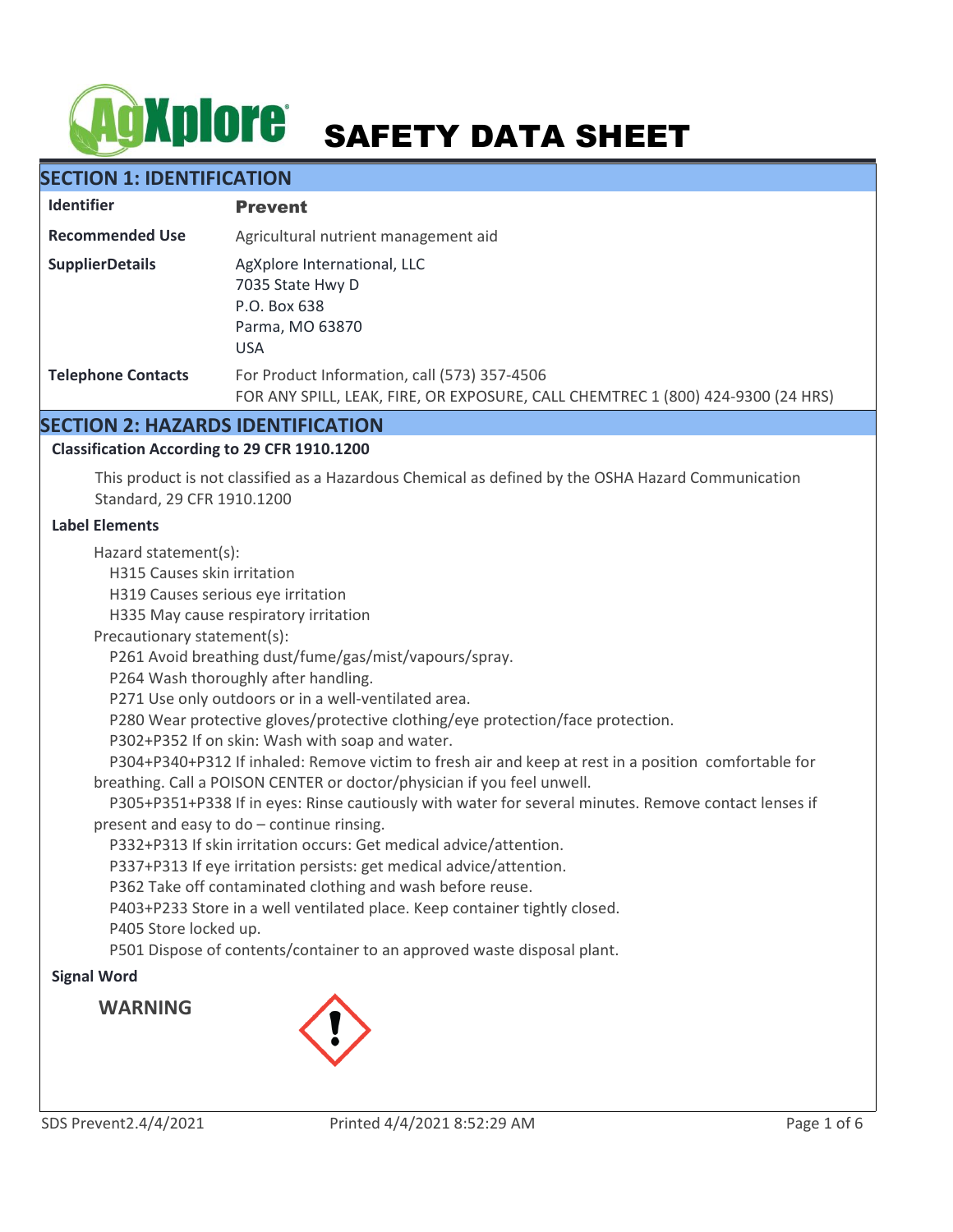# **KEEP OUT OF REACH OF CHILDREN**

#### **Other Hazards**

No other known hazards.

#### **SECTION 3: COMPOSITION**

| <b>Ingredient Name</b>         | <b>CAS Number</b> | <b>Percent</b> |  |  |
|--------------------------------|-------------------|----------------|--|--|
| Urea                           | $57-13-6$         | $>8.0\%$       |  |  |
| Carboxylic Acid                | Mixture           | $>0.5\%$       |  |  |
| <b>Proprietary Co-Polymers</b> | Mixture           | $>4.0\%$       |  |  |

# **SECTION 4: FIRST AID MEASURES**

#### **Description of First Aid Measures**

If symptoms occur, call a poison control center or doctor for treatment advice.

If in eyes: Hold eye open and rinse slowly and gently with water for 15-20 minutes. Remove contact lenses, if present, after the first 5 minutes, then continue rinsing eye.

If on skin: Take off contaminated clothing. Rinse skin immediately with plenty of water for 15-20 minutes.

If swallowed: Call a poison control center or doctor immediately for advice. Have person sip a glass of water if able to swallow. Do not induce vomiting unless told to do so by a poison control center or doctor. Do not give anything by mouth to an unconscious person.

If inhaled: Move person to fresh air. If person is not breathing, call 911 or an ambulance, then give artificial respiration, preferably by mouth-to-mouth, if possible.

#### **Most Important Symptoms and Effects Acute and Delayed**

Eyes: Contact may cause slight temporary eye irritation. Mist may cause irritation. Corneal injury is unlikely.

Skin: Prolonged contact is essentially nonirritating to skin, and is unlikely to result in absorption of harmful amounts. Repeat

#### **Immediate Medical Attention and Special Treatment**

Treat symptomatically. Have container with you when seeking medical advice.

Note to physician: No specific antidote. Treat symptomatically and according to the condition of the patient.

# **SECTION 5: FIRE-FIGHTING MEASURES**

#### **Extinguishing Media**

Use water fog or fine spray, dry chemical fire extinguishers, carbon dioxide fire extinguishers, or foam. Do not use direct water stream, as this may spread the fire.

#### **Special Hazards Arising from the Substance or Mixture**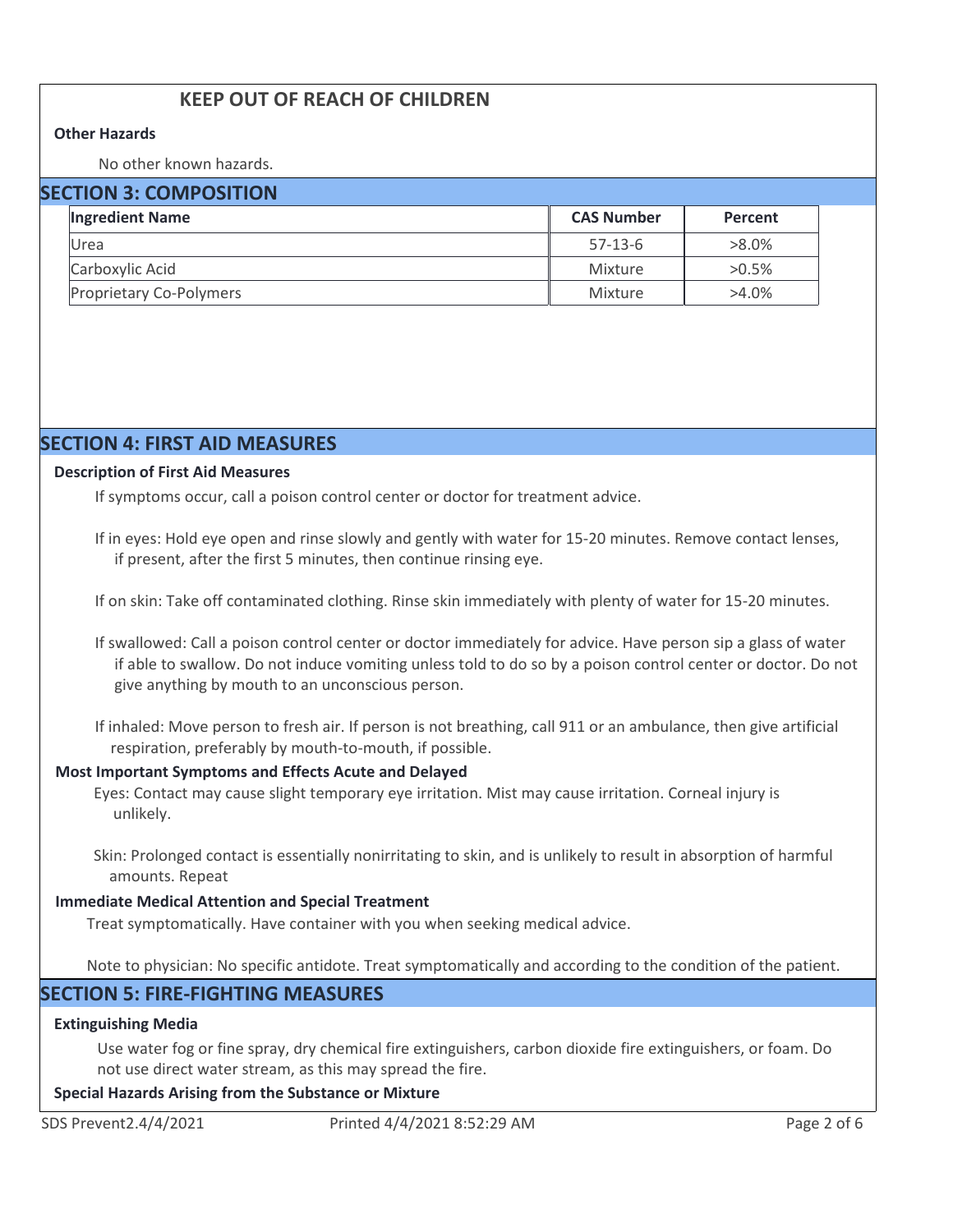Avoid inhaling the fumes.

#### **Special Protective Equipment and Precautions for Firefighters**

Wear positive-pressure self-contained breathing apparatus (SCBA) and protective fire-fighting gear. If protective equipment is not available or is not used, fight fire from a protected location or safe distance.

Consider the use of unmanned hose holders or monitor nozzles. Keep people away. Isolate the fire and deny unnecessary entry. Move container from fire area if this is possible without hazard.

Immediately withdraw all personnel from the area in case of rising sound from venting safety devices or discoloration of the container. Use water spray to cool fire exposed containers and fire affected zone until fire is out and the danger of reignition has passed.

## **SECTION 6: ACCIDENTAL RELEASE MEASURES**

#### **Personal Precautions Protective Equipment and Emergency Procedures**

Avoid inhalation of vapors, dusts, and spray mist. Avoid contact with skin and eyes. Spilled material may cause a slipping hazard. Use appropriate personal protective equipment (see section 8).

#### **Environmental Precautions**

Prevent further spillage if safe to do so. Prevent from entering into soil, ditches, sewers, waterways, and/or groundwater.

#### **Methods and Materials for Containment and Cleanup**

Contain spilled material if possible. Absorb with inert material and dispose of in accordance with applicable regulations. See additional information in Section 13 Disposal Considerations.

# **SECTION 7: HANDLING AND STORAGE**

#### **Advice on Safe Handling**

Wear protective equipment. Avoid contact with eyes, skin, and clothing. Do not eat, drink, or smoke while handling this product. Ensure adequate ventilation. Avoid inhalation of dusts, vapors, or spray mist. Avoid prolonged exposure. Wash hands thoroughly after handling.

#### **Conditions for Safe Storage**

Store in original container. Do not freeze. Store away from direct sunlight or ultraviolet light. Store in a dry place. Do not reuse empty container. Do not allow water to be introduced into container. Do not contaminate water, food, or feed by storage or disposal.

# **SECTION 8: EXPOSURE CONTROLS/PERSONAL PROTECTION**

#### **Control Parameters**

No TLV/PEL listings for this mixture.

Appropriate engineering controls: Provide adequate ventilation. Provide eyewash station and safety shower.

#### **Exposure Controls**

Personal Protective Equipment: Wear splashproof goggles or shielded safety glasses, chemical-resistant gloves, long pants, long-sleeved shirt, shoes plus socks, and a chemical-resistant apron.

| SECTION 9: PHYSICAL AND CHEMICAL PROPERTIES |                        |  |                                  |                        |  |  |  |
|---------------------------------------------|------------------------|--|----------------------------------|------------------------|--|--|--|
| <b>Physical State</b>                       | Liquid                 |  | <b>Evaporation Rate</b>          | Not established        |  |  |  |
| Appearance/Color                            | Dark Brown             |  | Specific Gravity (H2O = 1.0)     | 1.02                   |  |  |  |
| <b>Odor</b>                                 | Mild odor              |  | Solubility in Water (by Weight)  | Dispersible            |  |  |  |
| <b>Odor Threshold</b>                       | No test data available |  | <b>Autoignition Temperature</b>  | No test data available |  |  |  |
| <b>bH</b>                                   | $8.0 - 9.0$            |  | <b>Decomposition Temperature</b> | No test data available |  |  |  |
|                                             |                        |  |                                  |                        |  |  |  |

# **SECTION 9: PHYSICAL AND CHEMICAL PROPERTIES**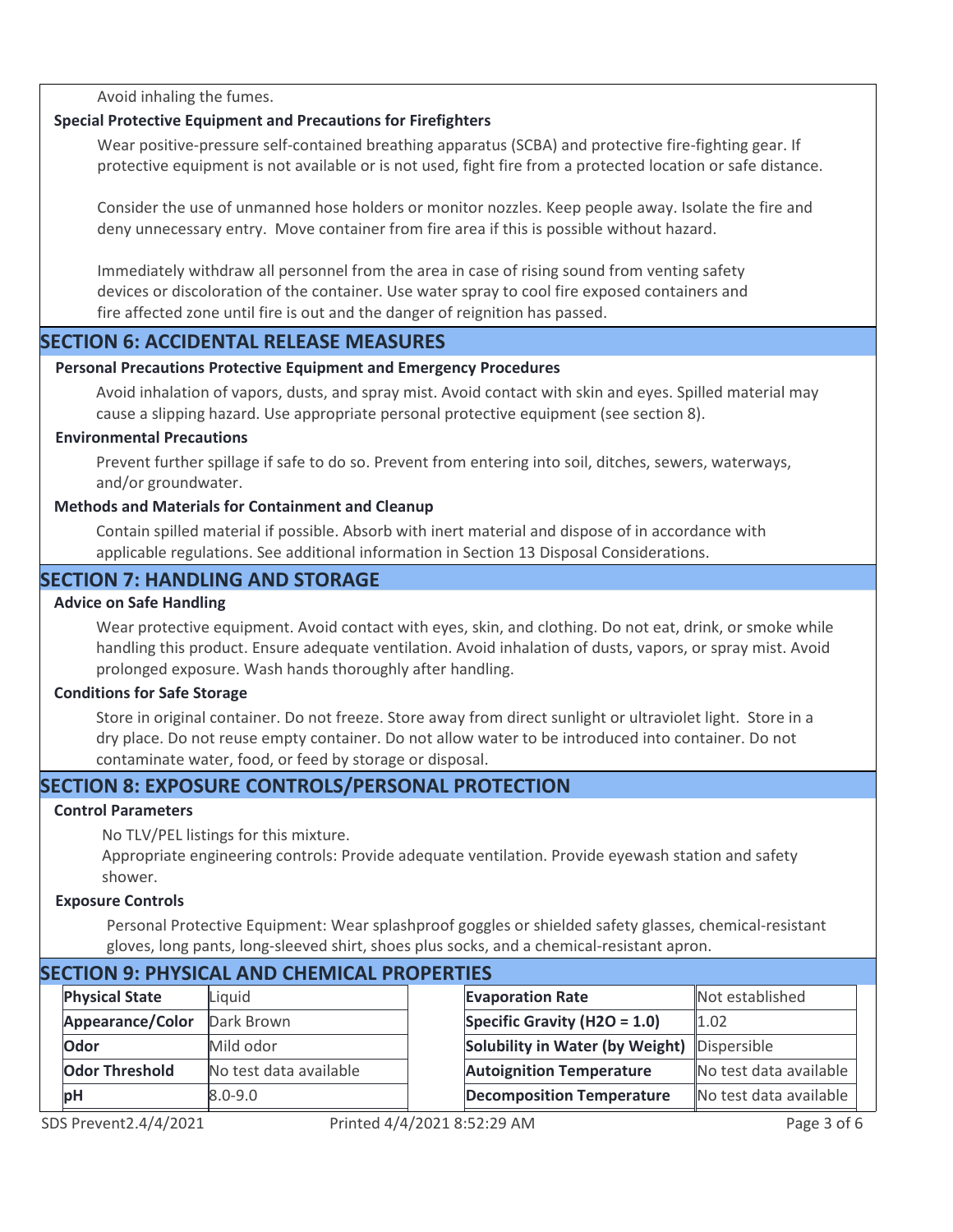| <b>Freezing Point</b> | 32 °F                  | <b>Viscosity</b>      | Not available |
|-----------------------|------------------------|-----------------------|---------------|
| <b>Flash Point</b>    | Closed Cup 102 °C      | <b>Liquid Density</b> | $8.5$ lbs/gal |
| <b>Vapor Pressure</b> | No test data available |                       |               |

# **SECTION 10: STABILITY AND REACTIVITY**

#### **Reactivity**

Stable. No dangerous reaction potential known under normal conditions of use.

#### **Chemical Stability**

Stable under normal temperature and storage conditions.

#### **Possibility of Hazardous Reactions**

Stable under normal conditions.

#### **Conditions to Avoid**

Avoid exposure to strong oxidizers, strong bases, and strong acids. Avoid extreme heat, open flame, sparks, and other sources of ignition.

#### **Incompatible Materials**

Strong acids, strong bases, and strong oxidizers.

#### **Hazardous Decomposition Products**

Decomposition products depend upon temperature, air supply, and the presence of other materials. Decomposition products may include, but are not limited to: aldehydes, alcohols, esters, and organic acids.

#### **SECTION 11: TOXICOLOGICAL INFORMATION**

#### **Information on Toxicological Effects**

ROUTES OF EXPOSURE Eye contact: May cause irritation. Skin contact: Can be absorbed, may cause irritation. Inhalation: Unknown. Ingestion: Unknown.

#### EXPOSURE SYMPTOMS Eye irritation: stinging, tearing, redness, swelling, and blurred vision. Skin irritation: Burning and skin damage. Allergic skin reaction:Redness and rash.

#### ACUTE AND CHRONIC EFFECTS

Contact may irritate or burn eyes. Components may be absorbed into the body through the skin. Prolonged inhalation may be harmful. Prolonged exposures may cause chronic effects.

ACUTE TOXICITY Oral: N/A Dermal: N/A Eye damage/eye irritation: May cause slight temporary eye irritation. Mist may cause eye irritation. Skin corrosion/irritation: N/A Carcinogenicity: N/A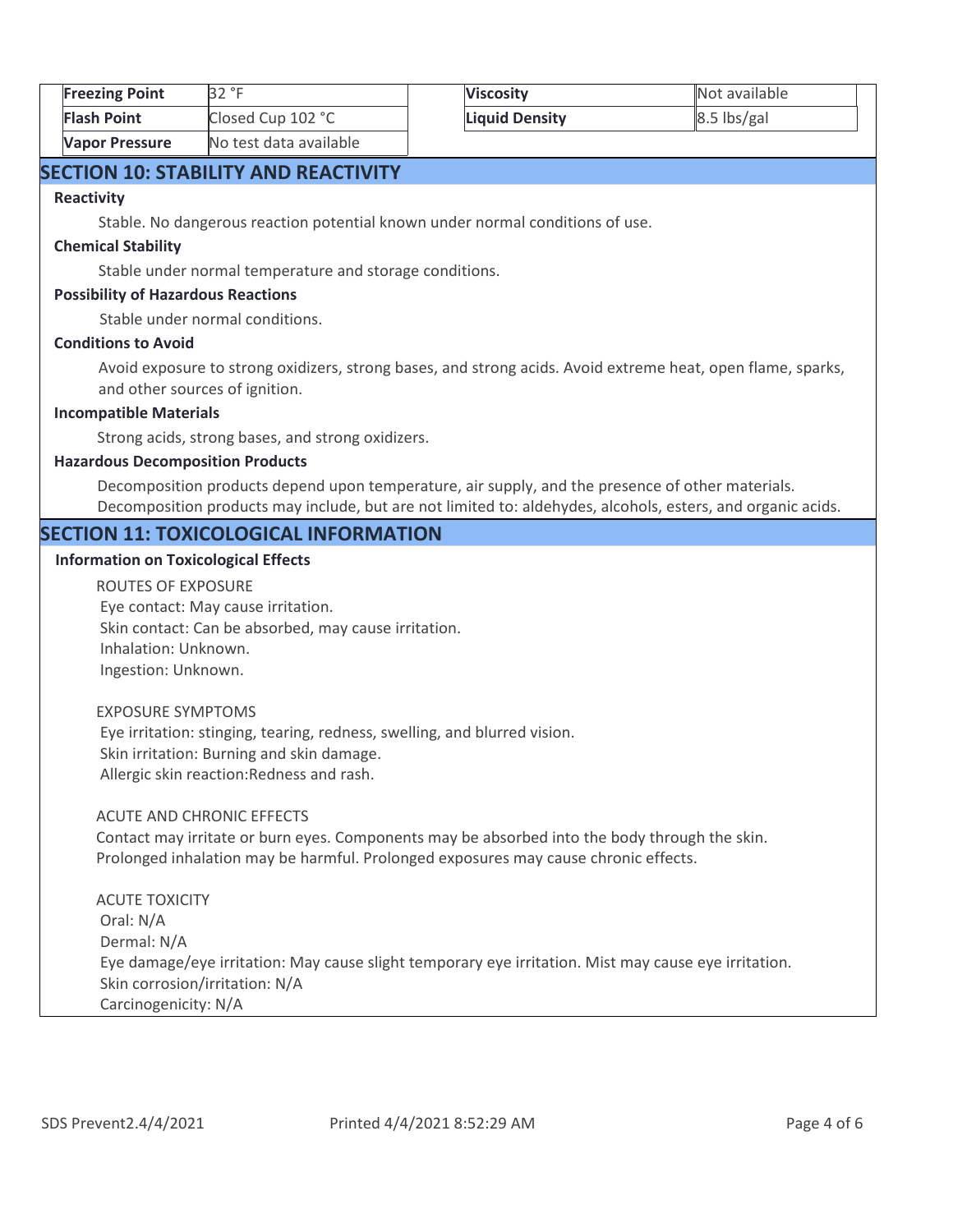# **SECTION 12: ECOLOGICAL INFORMATION**

#### **Ecotoxicity**

This product is not classified as environmentally hazardous.

Aquatic Acute Toxicity: EC50 Algae: N/A

 LC50 Crustacea: N/A LC50 Fish: N/A

# **Persistence and Degradability**

Material is readily biodegradable.

#### **Bioaccumulative Potential**

No data available.

#### **Mobility in Soil**

No data available.

#### **Other Adverse Effects**

No other known adverse effects.

# **SECTION 13: DISPOSAL CONSIDERATIONS**

#### **Waste Treatment Methods**

Do not reuse empty container. Triple rinse, then offer for recycling or disposal in a sanitary landfill, or by other means in accordance with local, state, and federal regulations.

Dispose of waste materials at an approved waste disposal facility. Do not dump material in sewer or any body of water, or on the ground.

# **SECTION 14: TRANSPORT INFORMATION**

#### **Transportation**

DOT Non-Bulk: Not Regulated

DOT Bulk: Not Regulated

# **SECTION 15: REGULATORY INFORMATION**

#### **Safety, Health, and Environmental Regulations**

NFPA Hazard Rating: (0 = Least, 1= Slight, 2=Moderate, 3=High, 4= Severe)

- 0 Health
- 1 Fire
- 0 Reactivity

SARA Title III Hazard Notification and Reporting:

 Section 302 Extremely Hazardous Substances: This product is not known to contain any Extremely Hazardous Substances.

Sections 311 and 312 Hazard Categories:

Immediate (Acute) Health Hazard: No

Delayed (Chronic) Health Hazard: No

Fire Hazard: No

Reactive Hazard: No

Sudden Release of Pressure Hazard: No

 Section 313 Toxic Chemical Release: This product does not contain any chemical components that exceed the threshold reporting quantities in Section 313.